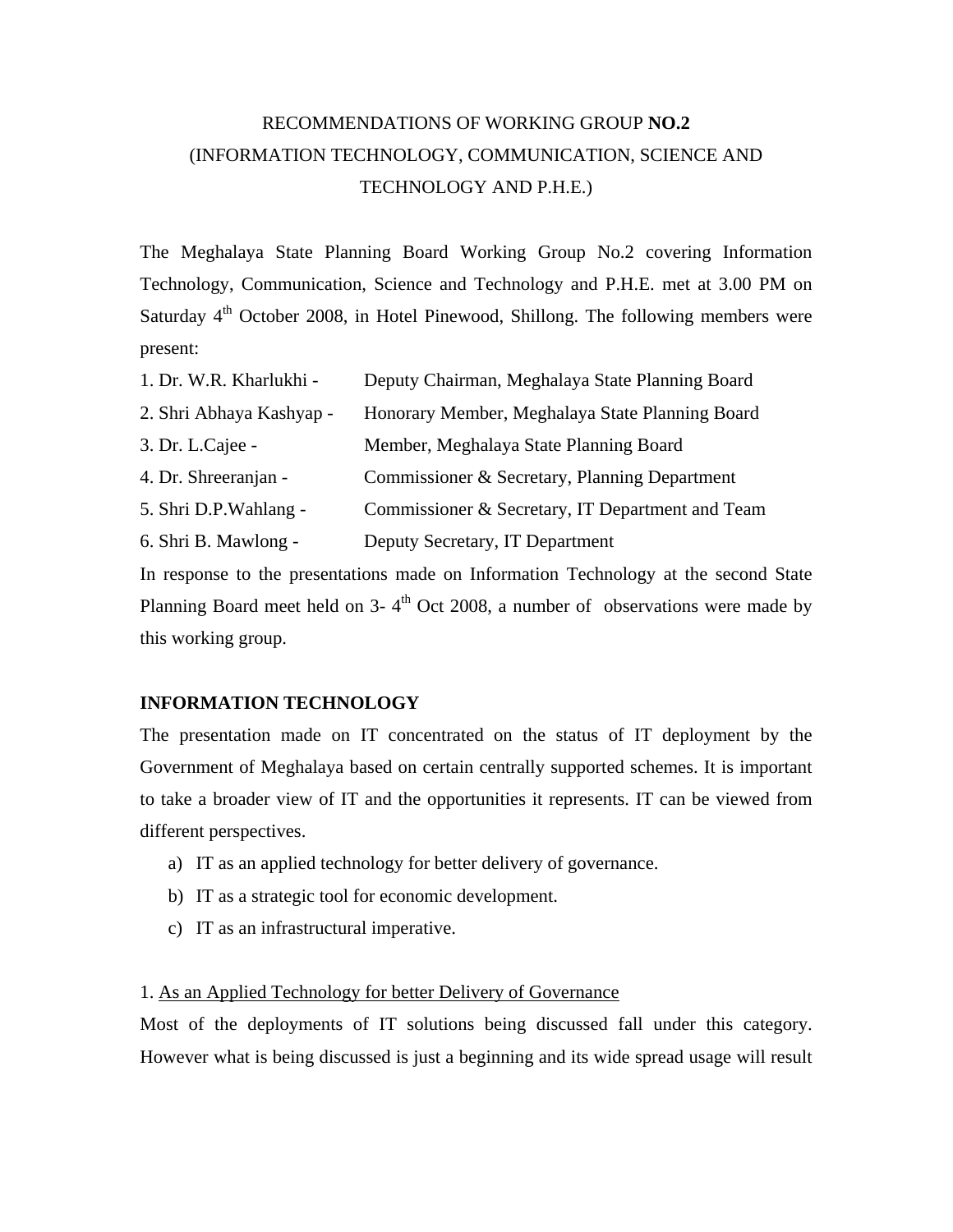in spinoffs of generating an awareness of what is possible. Therefore the second phase of IT should generate more specific demands from the users.

It is very important to look for synergies in terms of capturing data and also in terms of budget allocations. For example demographic data that is collected under a health budget may fulfill the bulk of the requirements of compiling a citizens' data. What we need is better targeting of other resources as well. Similarly available data such as the electoral roll could be used to start a state wide database of residents/citizens. These data must be constantly refined and updated to form the very backbone of various governance related issues.

#### 2. As a Strategic Tool for Economic Development

There are three distinct aspects of this approach. The first aspect relates to training of manpower at all levels of computer literacy. The second relates to developing and encouraging investments in IT related enterprise and while the third relates to funding and investing in need based applications.

These three aspects when done together in an integrated manner will bring into the fold of IT persons with a wide level of skill sets. It will lead to sustainable employment generation and over a period of time it will reduce the IT cost burden which if not invested in need based applications may end up being as much as 3 per cent of the administrative cost of the government.

#### 3. IT as an Infrastructural Imperative

Just as roads and water supply rely on connectivity IT infrastructure also primarily includes localized connectivity by way of LAN or wireless LAN and wide area connectivity by way of dedicated cables or wireless services. This includes what is commonly referred to as the infrastructure of the information highway. Externally and internally the plumbing consisting of modems, networks and routers etc. Here the choice of technology to be adopted is largely restricted by availability and compatibility issues. The department must lay down its own preferences in those matters related to security, cost as well as deployment, reliability, viewpoint and requirements.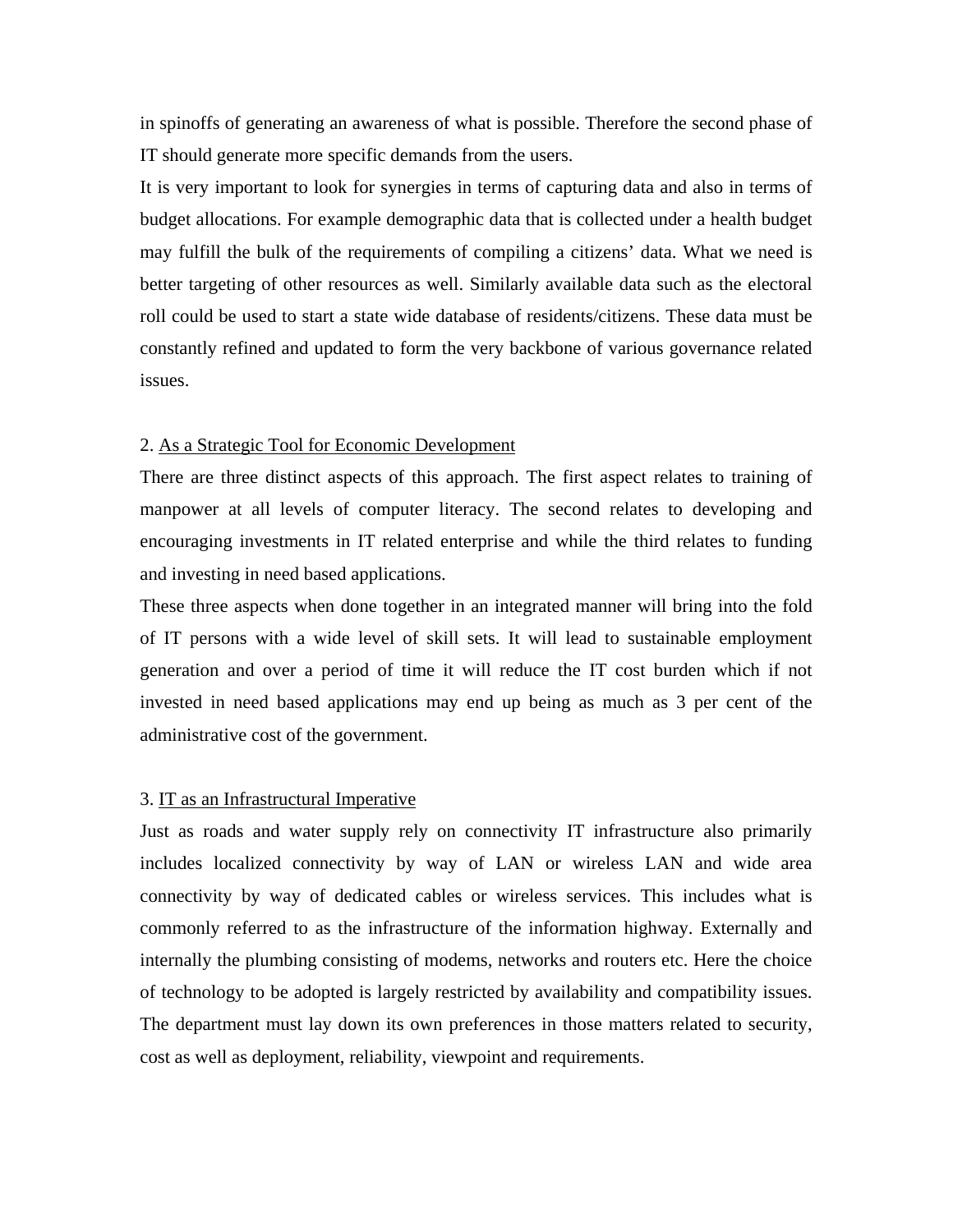It may be noted that IT presents tremendous opportunities of synergizing budgets, long term and short term objectives, monitoring and management. This needs an in depth study.

This working group also held another meeting on 15<sup>th</sup> October, 2008. Dr. W.R. Kharlukhi, Chairman of Working Group No.2 welcomed the Members/Officers present to the meeting. These included:

| 1. Dr. W.R. Kharlukhi -  | Deputy Chairman, Meghalaya State Planning Board              |
|--------------------------|--------------------------------------------------------------|
| 2. Mr. Abhaya Kashyap -  | Honorary Member, Meghalaya State Planning Board              |
| 3. Shri B. Purkayastha - | Commissioner & Secretary, Communication Department           |
| 4. Shri D.P.Wahlang -    | Commissioner & Secretary, IT Department                      |
| 5. Dr. Shreeranjan -     | Commissioner & Secretary, Planning Department.               |
| 6. Smti D.Giri -         | DGM, BSNL Meghalaya                                          |
| 7. Shri B.Mawlong -      | Deputy Secretary, IT Department                              |
| 8. Shri T.G.Abraham -    | Chief Engineer, PHE                                          |
| 9. Shri R.D. West -      | Project Director, Science & Technology                       |
| 10. Shri Sunil Biswas -  | <b>State E-Governance Mission Team</b>                       |
|                          | 11. Shri Cherakung Zeliang - State E-Governance Mission Team |

The discussions at this meeting focused on the following issues -

### **COMMUNICATION**

- 1. It was suggested that the Department of IT and Department of Communication should be merged. The Cabinet Note in this regard is with Minister i/c Communication for his perusal & approval.
- 2. The Communication department faces the following problems:
- a) Does not have any budget allocation.
- b) Its role is only to liaise with Telecom and Postal departments.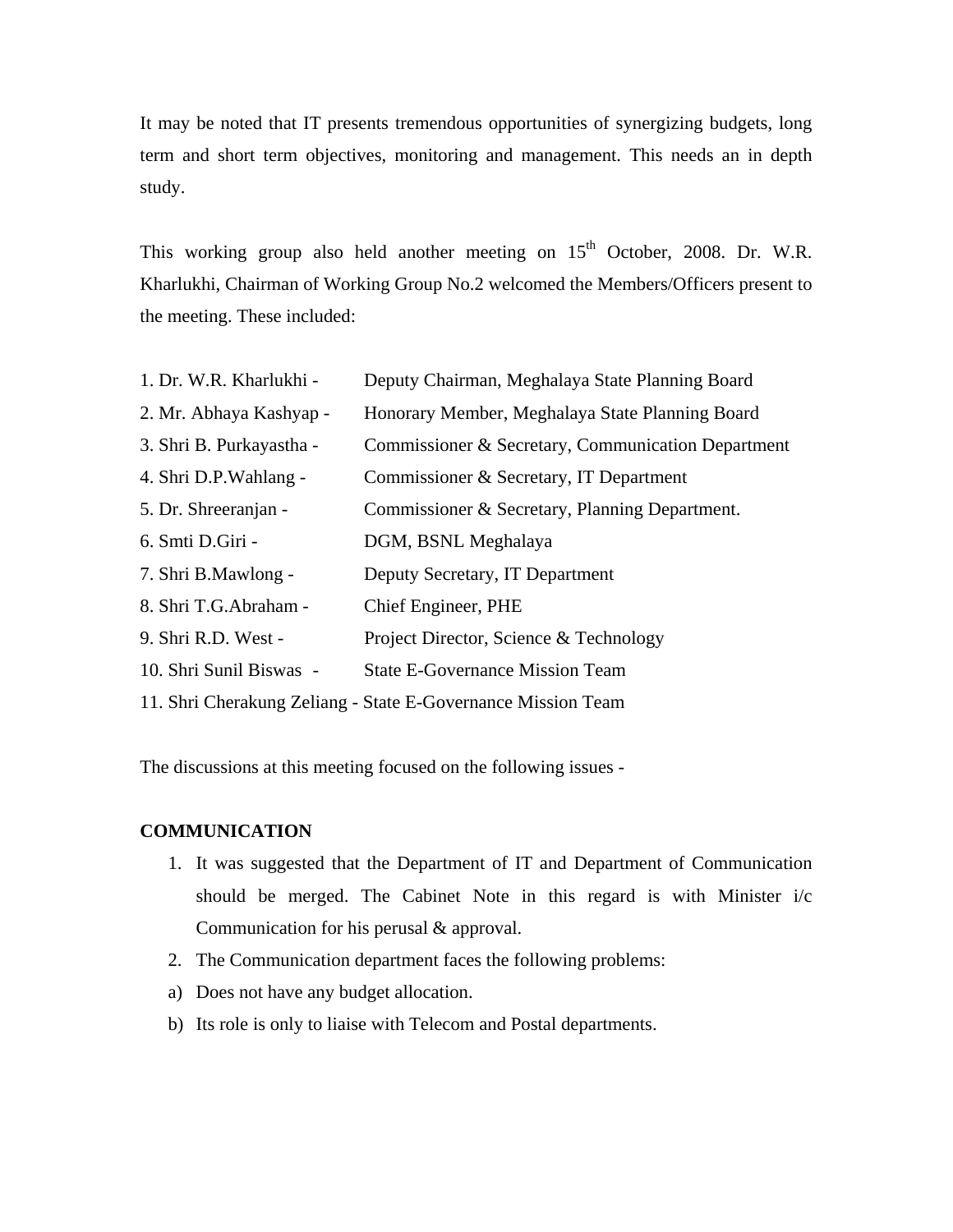- c) The problem of erratic power supply Most of the identified tower locations do not have power. Where power is available, it is usually unstable. There is need to give public service installations top priority.
- d) It was estimated that an additional 180m units of power is expected to be available for the State by March 2009.
- e) Currently BSNL has set up 120 towers, out of which only 12 are feasible. Through Universal Service Obligation Fund (USOF), 102 additional towers are expected to be functional.
- f) Due to the prevailing land tenure system getting land to set up towers is also an issue.
- g) Information from the grass root level (where implementation takes place) is not available.
- h) Basic communication channels need to be updated.
- i) Security issues need to be addressed. There is a strong need to take steps towards Data security, System security and Physical security.

## **INFORMATION TECHNOLOGY**

The following observations were made with regard to the IT sector.

- 1. People are not interested to invest in the North East as they do not want to build infrastructure.
- 2. It is proposed that infrastructure should be first developed and then invitation to private parties may be extended to invest in the region.
- 3. IT should be develop in multiple phases. The first phase should cover 25 acres out of the available 80 acres so that it will be in manageable chunks.
- 4. In parallel the department could consider inviting investors into the region
- 5. Budget Allocation Budget allocation for IT is only a meager 3% .
- 6. File tracking and management systems need to be in place.
- 7. A reporting system for funds needs to be in place.
- 8. A tie up with local educational institutes for small projects could be considered. This will build a direct relationship with the academia and enable the department to gather quality inputs.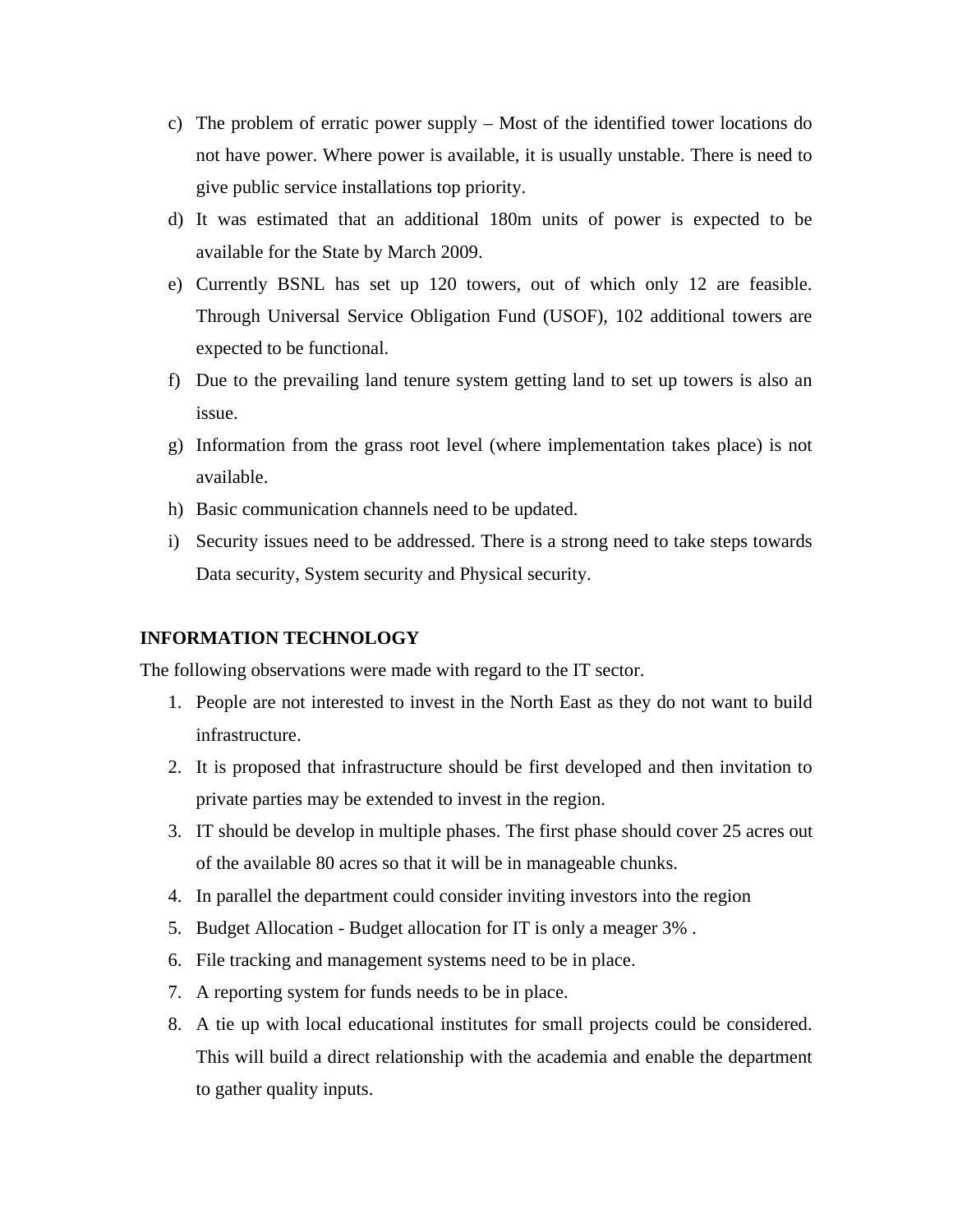- 9. A standard format could be prepared wherein departments can highlight their problem areas and send the same over regularly so that they can be addressed fast. This would also ensure continuous monitoring of the various ongoing projects.
- 10. Database A database of births and deaths could be developed. The electoral roll is a more accurate base for such a preparation and it is more reliable than the census. Data should be updated on a regular basis by a local governing body. Innovative method of capturing data should be developed and a proper data base management system (DBMS) should be in place.
- 11. The development of synergies is crucial to IT.
- 12. Health budget can be used for creating a multi-purpose 'health-card' for capturing data regarding all socio-economic indicators. This card can be used by other departments as well instead of capturing the same data separately by different departments which will help save cost.
- 13. Action to be taken for all government departments regarding :
- a) IT security audit : IT security is one of the most important areas and proper steps should be taken to minimize risks of attacks by external entities (hackers, viruses etc)
- b) Backup of data: Regular back up of data should be taken as a measure to safeguard information in the eventuality of system getting corrupted.
- c) Misuse of IT infrastructure: An IT usage policy should be in place to monitor the appropriate usage of IT infrastructure of the State. This would help in minimizing the risk factors by preventing misuse.

## **SCIENCE & TECHNOLOGY (PLANNING DEPARTMENT)**

The following observations were made with regard to the S&T Cell.

- 1. The working group meeting supports the current proposal of the Planning Department to upgrade the present Science & Technology Cell into a separate full-fledged Department viz. Department of Science & Technology. It recommends that the matter be cleared by the Government at the earliest.
- 2. The meeting also suggested that the Government consider strengthening the present Science & Technology set-up and infrastructure as and when required to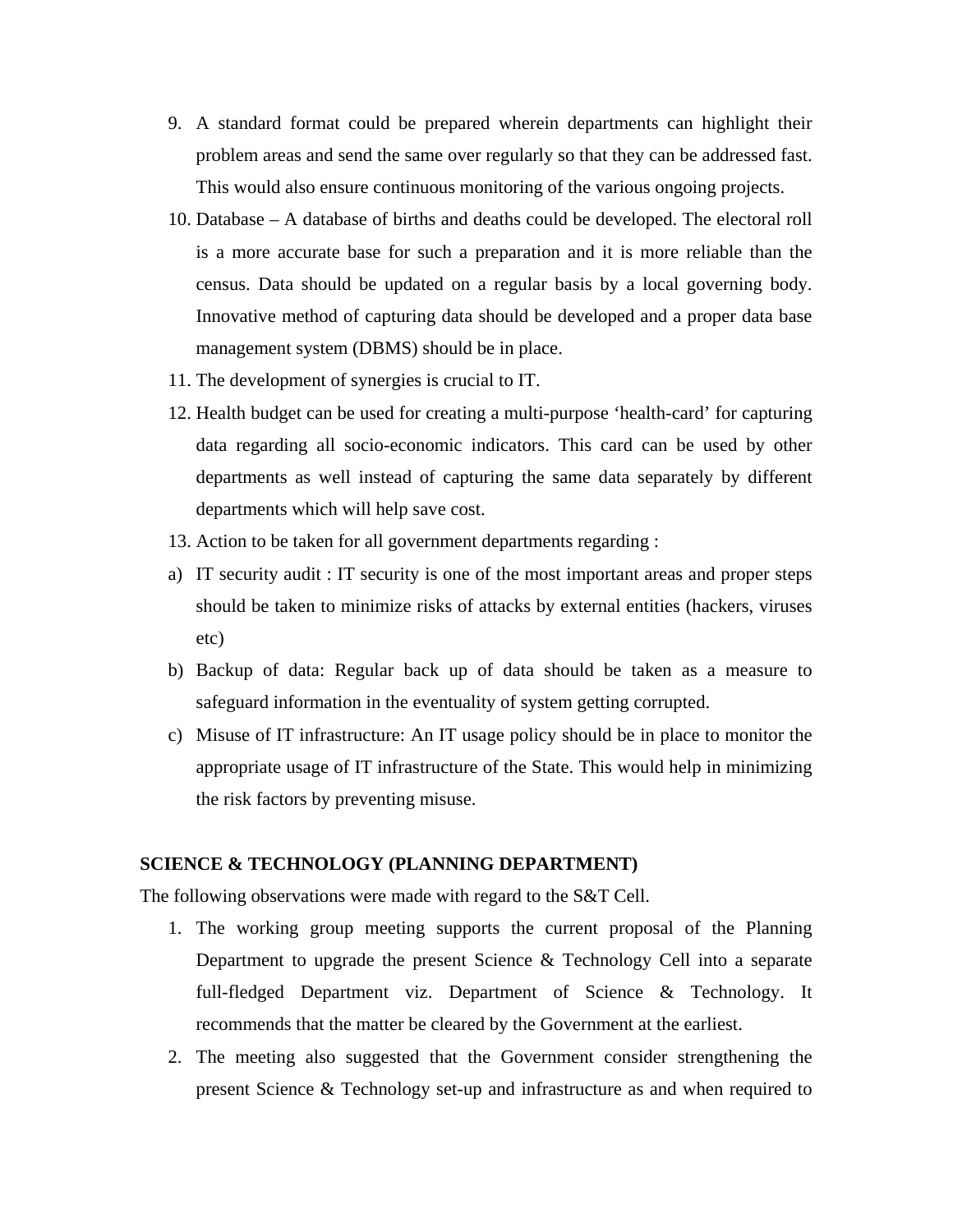enable it to meet the various scientific and technological challenges in the State from time to time.

- 3. The meeting suggested the involvement of University, Technical and Science Colleges and Institutes in science & technology related activities undertaken in the State.
- 4. The meeting suggested the need for the Government to explore the possibility of a mega-project on Science & Technology being declared by the Hon'ble Prime Minister at the India Science Congress to be held in NEHU Campus, Shillong during the  $1<sup>st</sup>$  week of January 2009.
- 5. The meeting identified the following areas of concern in the State where Science & Technology can intervene :
- a) Hydrological and Geological Studies.
- b) Environmental Studies.
- c) Application of Nuclear Science & Engineering.
- d) Waste Management and Sanitation.
- e) Water Treatment.
- f) Geo-Textile Engineering.
- g) Wind Energy.
- 6. The meeting further suggested formulation of proposals to create separate independent centres for taking up issues relating to the above identified areas of concern and submitting the same to Government of India i.e., Department of Science & Technology, GOI, etc., for necessary funding.

## **PUBLIC HEALTH AND ENGINEERING (P.H.E.)**

The following observations were made with regard to the P.H.E. department.

1. Sustainability of sources/ schemes is a major challenge which needs to be accorded highest priority. There is need to construct Rain Water Harvesting Structures (RWH)/Rain Fed Reservoirs at both the community and individual household level as one of the sustainability measures. Similarly there is need to motivate & encourage people to protect their traditional water sources and to engage in afforestation and re-afforestation programmes.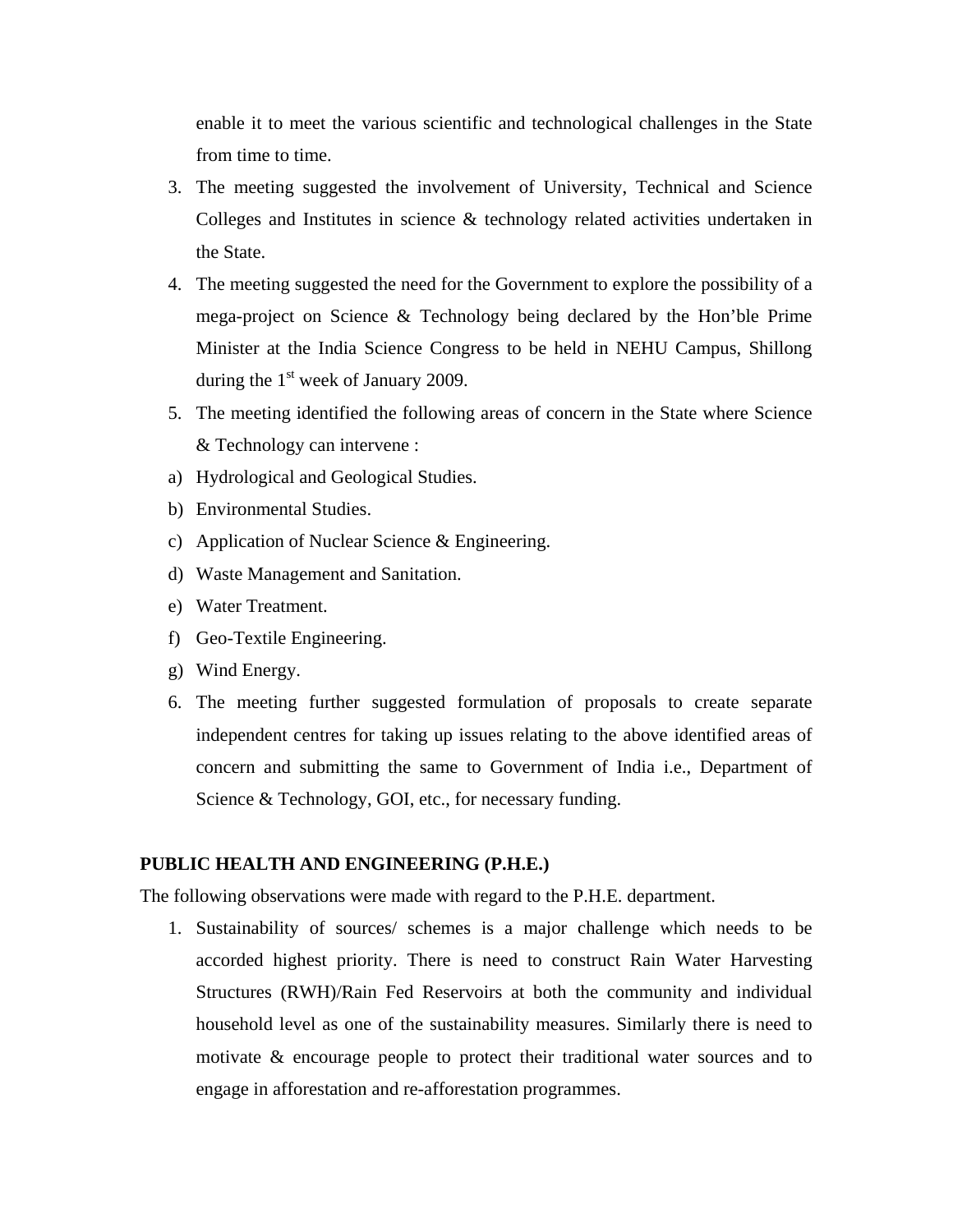- 2. GIS mapping of all water sources including catchment areas must be undertaken and all critical surface water sources must be identified. Protection of Catchment Area Act 1990 must be enforced in the State. An action plan for implementation of schemes to protect catchment areas for all critical surface water sources in collaboration with the Forest department must be prepared as per provisions of the Act.
- 3. With large number of schemes being completed every year without proportionate increase in manpower & the village committees not coming forward to take over the completed schemes, proper maintenance of the schemes has been affected. In case of gravity feed schemes villagers should to be encouraged to come forward & take over the responsibility of maintaining these schemes. Intensive information, communication and education (IEC) activities should be carried out a) to ensure active community participation b) to inculcate a sense of ownership among the local people c) to ensure that each person individually  $\&$  collectively owns and takes responsibility for water supply & sanitation facilities.
- 4. Taking up pumping water supply schemes has become a costly proposition in view of the increase in the cost of energy charges without an appropriate increase in outlay. There is need to discourage cost intensive pumping water supply schemes and to promote gravity feed schemes.
- 5. User charges are to be enforced strictly as per revised tariff, 2008 to make the schemes self sustainable.
- 6. There is need to ensure regular water quality testing of rural & urban water supply schemes and take remedial/corrective measures of identified problems.
- 7. To create a leak detection cell and implement leak detection programmes in all urban water supply schemes to substantially reduce unaccounted-for-water (UFW).
- 8. Capacity building is necessary in GIS mapping & online data management relating to water supply & sanitation schemes including progress reporting. Adequate training is to be imparted to PHE department officials.
- 9. To accelerate implementation of rural sanitation programme under sanctioned Total Sanitation Campaign (TSC) projects for all the seven districts with the